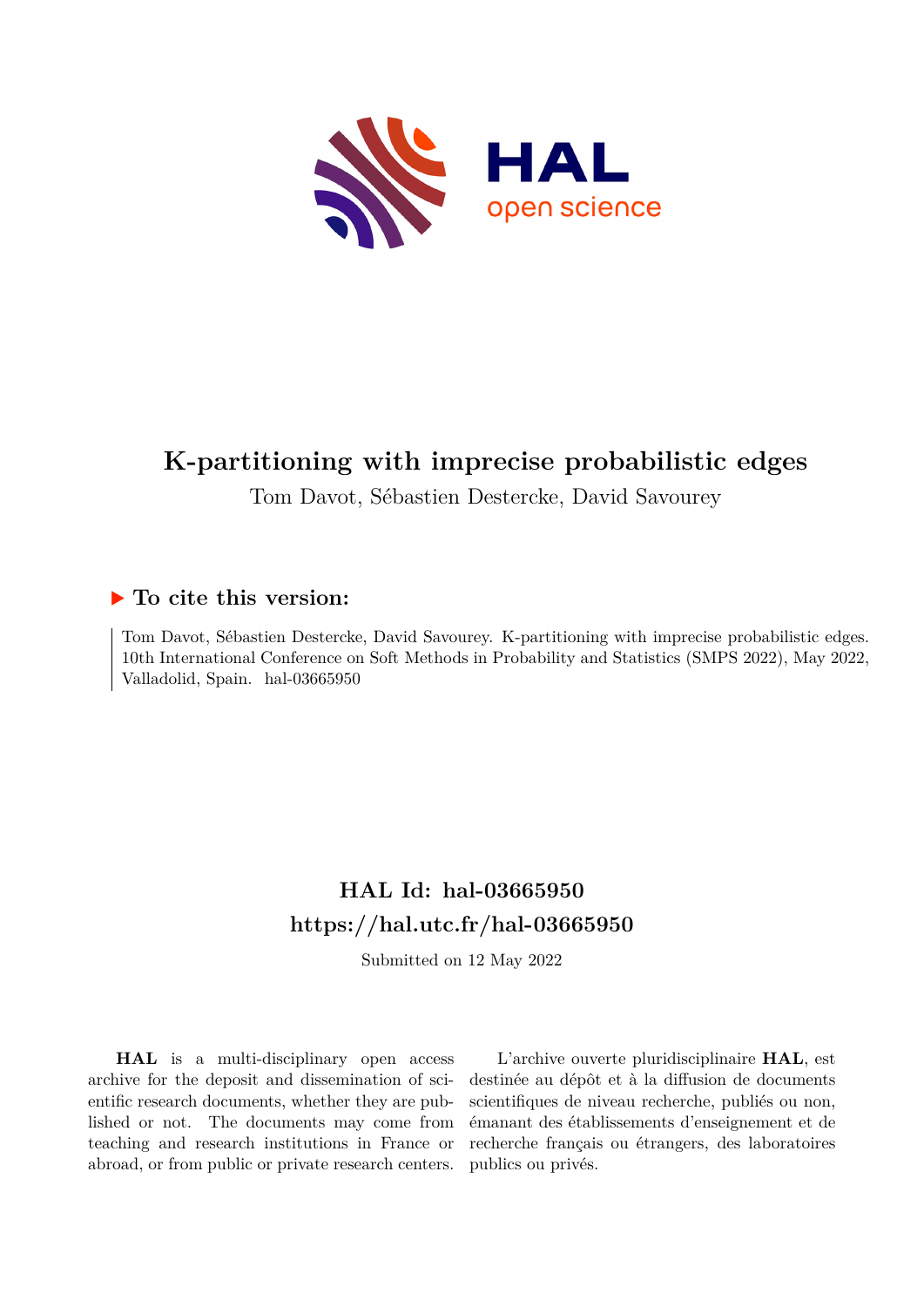Tom Davot, Sébastien Destercke, David Savourey

Abstract Partitioning a set of elements into disjoint subsets is a common problem in unsupervised learning (clustering) as well as in networks (e.g., social, ecological) where one wants to find heterogeneous subgroups such that the elements within each subgroup are homogeneous. In this paper, we are concerned with the case where we imprecisely know the probability that two elements should belong to the same partition, and where we want to search the set of most probable partitions. We study the corresponding algorithmic problem on graphs, showing that it is difficult, and propose heuristic procedures that we test on data sets.

# 1 Introduction

Partitioning a set of elements into heterogeneous groups such that elements within each group are as homogeneous as possible is a common task. It is at the very core of unsupervised learning and clustering problems, as well as when one considers networks of different kinds (e.g., social, voting, ...).

A natural way to encode the relations existing between elements is through graphs, where the presence of an edge indicates that elements should be grouped together. However, the existence of such a link may be subject to various uncertainties. For instance, if one thinks of grouping persons (e.g., in parliament) voting in the same way, it may be that we rarely observe two persons voting at the same time, or that two persons do not always have the same behaviour (sometimes voting in the same way, sometimes not). Imprecise probabilities offer a rich and natural model to describe this uncertainty.

However, once one has modelled link uncertainty by imprecise probabilities, it remains to infer what are the more likely clusters. In this paper, we study the problem of extracting possibly optimal clusters from imprecise

Université de Technologie de Compiègne, CNRS, Heudiasyc (Heuristics and Diagnosis of Complex Systems), CS 60319 - 60203 Compiègne Cedex, e-mail: surname.name@hds.utc.fr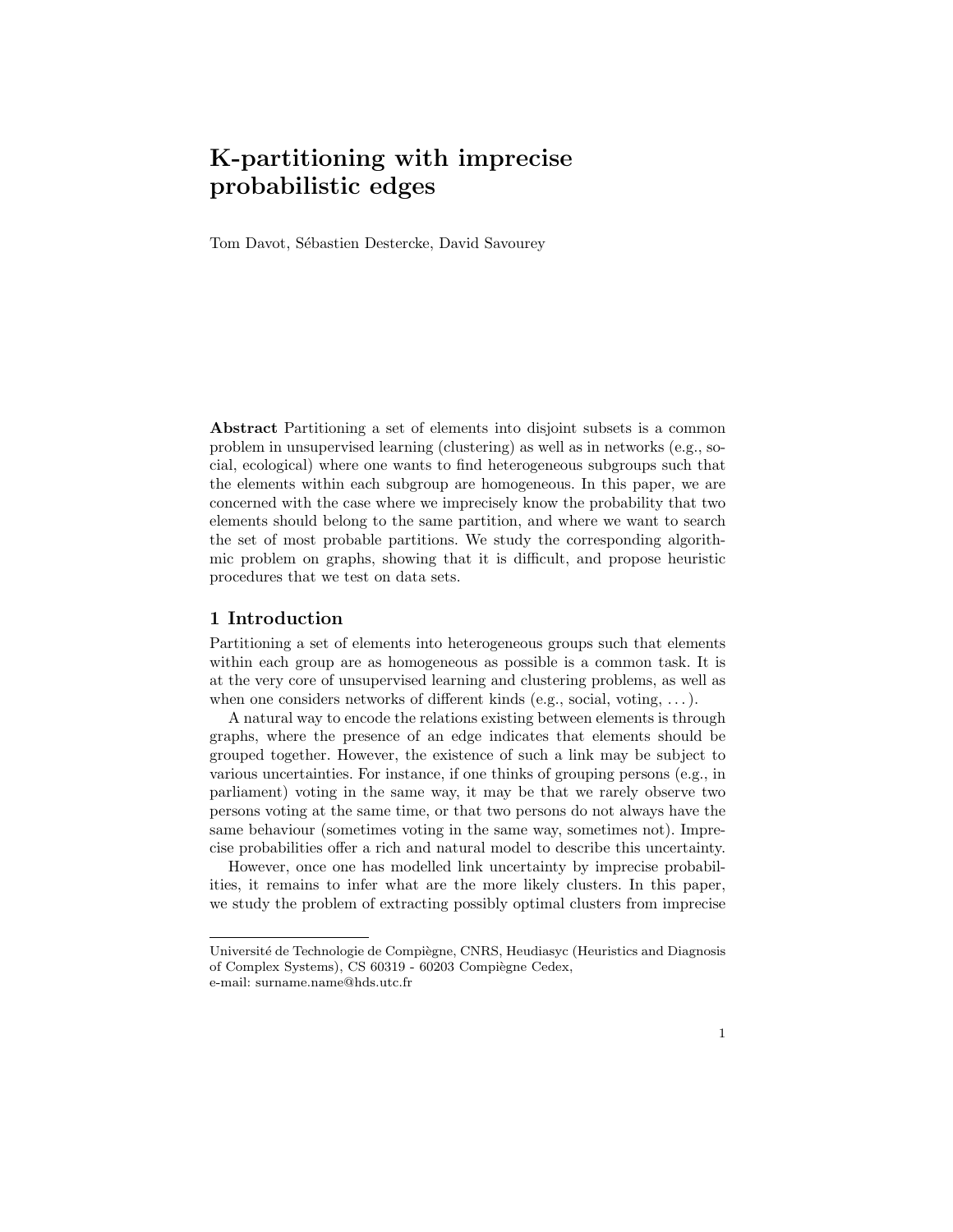probabilistic graphs. We show that solving this problem exactly is NP-hard, and propose some heuristics. While there are existing approaches trying to extract partial clusters from imprecise probabilistic knowledge (Denoeux and Kanjanatarakul, 2016; Masson et al., 2020), to our knowledge this is the first paper to view the problem as a robust decision-making one.

# 2 Notations and problem definition

Let G be a simple loopless graph. We denote  $V(G)$  and  $E(G)$  the set of vertices and edges of  $G$ , respectively (or simply  $V$  or  $E$  if no ambiguity occurs). The complement graph of G, denoted G is the graph defined by  $V(G) = V(G)$  and  $E(\bar{G}) = \{uv \mid uv \notin E(G)\}.$  A *cluster graph* is a disjoint union of complete graphs<sup>1</sup>, called *cliques*. A *k*-cluster graph is a cluster graph that contains *k* non-empty connected components. Let  $G$  be a complete graph, a  $k$ -partition of G is a k-cluster subgraph G' of G such that  $V(G) = V(G')$ .

In this paper, an *imprecise probability* p is an interval  $[p, \overline{p}] \subseteq [0, 1]$  of probabilities, and p is called precise if  $\bar{p} = p$ . An *imprecise probabilistic graph*  $(G,\mathcal{P})$  is a graph with a function  $\mathcal P$  that associates to each edge in the graph an imprecise probability. If  $uv$  is an edge, we denote  $\underline{p}_{uv}$  and  $\overline{p}_{uv}$  the lower and upper bounds of  $\mathcal{P}(uv)$ , respectively. The probability bounds of an absence of an edge can be deduced by duality (*i.e.*  $[1 - \overline{p}_{uv}, 1 - \underline{p}_{uv}]$ ).  $p_{uv}$  being the marginal probability  $uv$  is an edge (and  $1-p_{uv}$  that it is not), we only assume  $[\underline{p}_{uv}, \overline{p}_{uv}] \subseteq [0, 1].$ 

A probability realisation  $R: E(G) \mapsto [0, 1]$  of  $\mathcal P$  is a function that associates to each edge uv a probability within  $[\underline{p}_{uv}, \overline{p}_{uv}]$ . We denote  $\mathcal{R}_{\mathcal{P}}$  the set of probability realisations of  $P$ . Let G' be a subgraph of G and  $R \in \mathcal{R}_P$ be a probability realisation. The probability of  $G'$  under  $R$ , denoted  $R(G')$ corresponds to

$$
R(G') = \prod_{uv \in E(G')} R(uv) \prod_{uv \notin E(G')} 1 - R(uv).
$$

Let  $G_1$  and  $G_2$  be two vertices k-partitions of G. We say that  $G_1$  is certainly more probable than  $G_2$ , denoted by  $G_1 > p G_2$ , if

$$
\forall R \in \mathcal{R}_{\mathcal{P}}, R(G_1) - R(G_2) > 0.
$$

Let  $G_1/G_2$  denote the following value

$$
G_1/G_2=\prod_{uv\in E(G_1)\backslash E(G_2)}\frac{\underline{p}_{uv}}{1-\overline{p}_{uv}}\prod_{uv\in E(G_2)\backslash E(G_1)}\frac{1-\overline{p}_{uv}}{\underline{p}_{uv}}.
$$

<sup>1</sup> A complete graph is a simple graph where every pair of vertices is connected.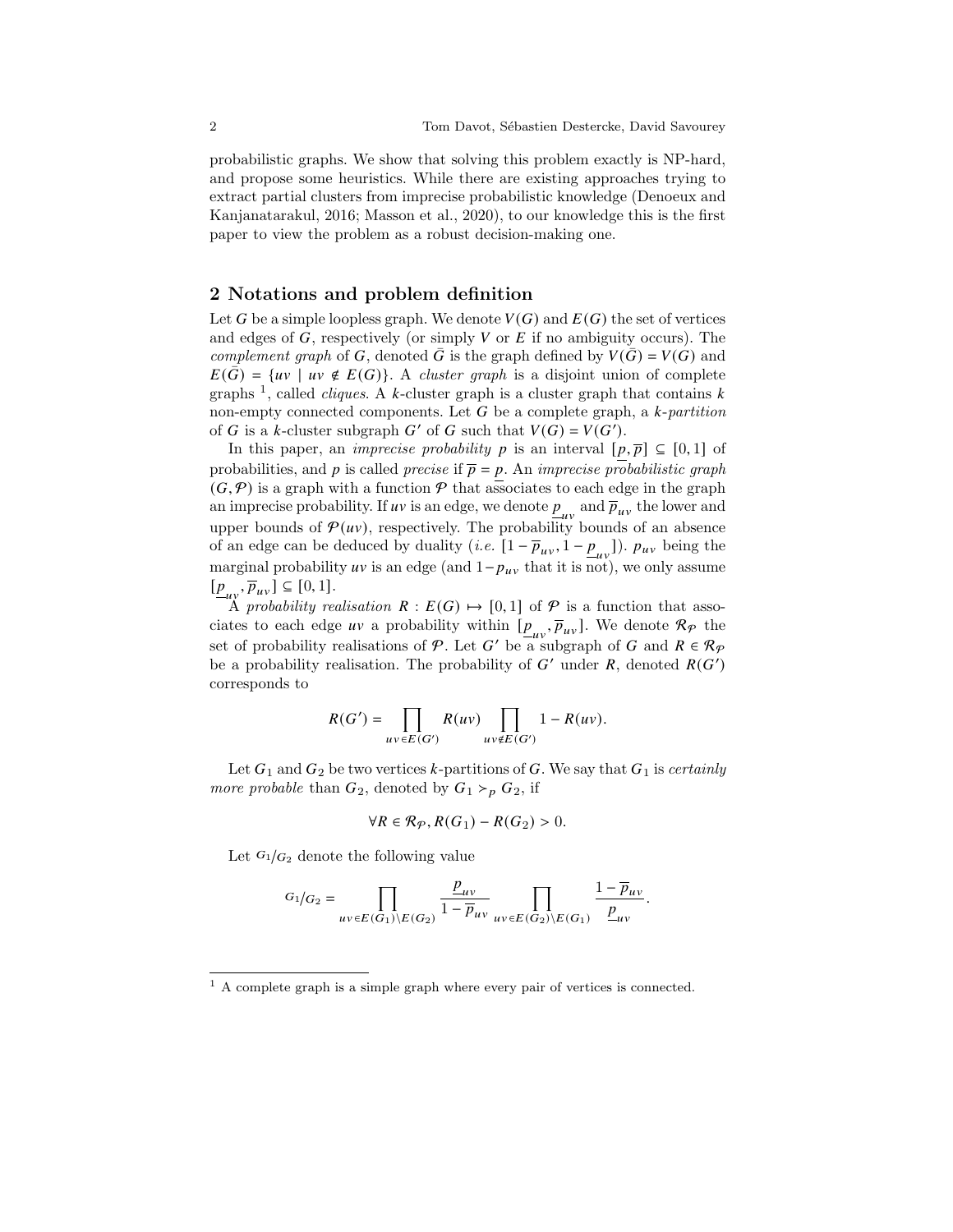Notice that if an edge  $uv$  belongs (resp. does not belong) to both  $G_1$  and  $G_2$ , then the factor  $R(uv)$  (resp.  $1 - R(uv)$ ) is present on both sides of the substraction. Thus, to verify if  $G_1$  is certainly more probable than  $G_2$ , we only need to consider edges in  $E(G) \setminus (E(G1) \cap E(G_2))$ . Moreover, by duality  $R(G_1) - R(G_2)$  is minimum if for every edge  $uv \in E(G_1) \setminus E(G_2)$  (resp.  $uv \in E(G_2) \setminus E(G_1)$ , we have  $R(uv) = p_{uv}$  (resp.  $R(uv) = \overline{p_{uv}}$ ). Hence, we have the following property.

*Property 1* Given two k-partitions  $G_1$  and  $G_2$  of the imprecise probabilistic graph  $(G,\mathcal{F})$ , we have

$$
G_1 >_p G_2 \Leftrightarrow G_1/G_2 > 1.
$$

Notice that the order given by  $\succ_p$  is partial since we may have  $G_1 \not\succ_p G_2$ and  $G_2 \nless_{p} G_1$ . Given a constant k, we are then interested in finding the most probable *k*-partitions of G. Let  $P_k(V(G))$  be the set of *k*-partitions of G. We define  $M_{G,k} = \{G \in P_k(V(G)) \mid \nexists G' \in P_k(V(G)), G' >_{p} G\}$  the set of non-dominated k-partitions under  $\succ_p$ . In the following, we are interested in enumerating every partition of  $\mathcal{M}_{G,k}$ . Hence, we define the following problem.

MOST PROBABLE  $k$ -partitions  $(k-MPP)$ 

**Input** A complete graph  $G$  and an integer  $k$ . **Output** Enumeration of  $M_{G,k}$ .

## 3 Analysis

#### 3.1 Computational Complexity

We first show that finding one element of  $\mathcal{M}_{G,k}$  is NP-hard, even if  $k = 2$  and  $\mathcal{R}_{\mathcal{P}}$  has one element. To do so, we construct in the following way a reduction from the MAX CUT (Karp, 1972) problem (that aims at finding a spanning bipartite subgraph with a maximum number of edges in a graph  $H$ ).

**Construction 1** Given  $H$  an instance of MAX CUT, we construct an imprecise probabilistic graph  $(G, \mathcal{P})$  such that:

- $V(G) = V(H)$ ,
- for each pair of vertices u and v,  $\underline{p}_{uv} = \overline{p}_{uv} = 0.1$  (red edges) if  $uv \in E(H)$ and,  $\underline{p}_{uv} = \overline{p}_{uv} = 0.5$  (blue edges), otherwise.

The proof idea is that a 2-partition is non-dominated if and only if it contains a minimum number of red edges, and thus its complement graph is a bipartite graph with a maximum number of edges. Hence, we can show the following.

**Theorem 1** Let  $(G, \mathcal{P})$  be an imprecise probabilitstic graph. Computing any element of  $M_{G,k}$  is NP-hard, even if  $k = 2$  and  $\mathcal P$  is a singleton.

**Proof** Let  $H$  be an instance of MAX CUT and let  $G$  the graph resulting from Construction 1. First, let G' be a two 2-partition of  $M_{G,2}$ . Let  $r =$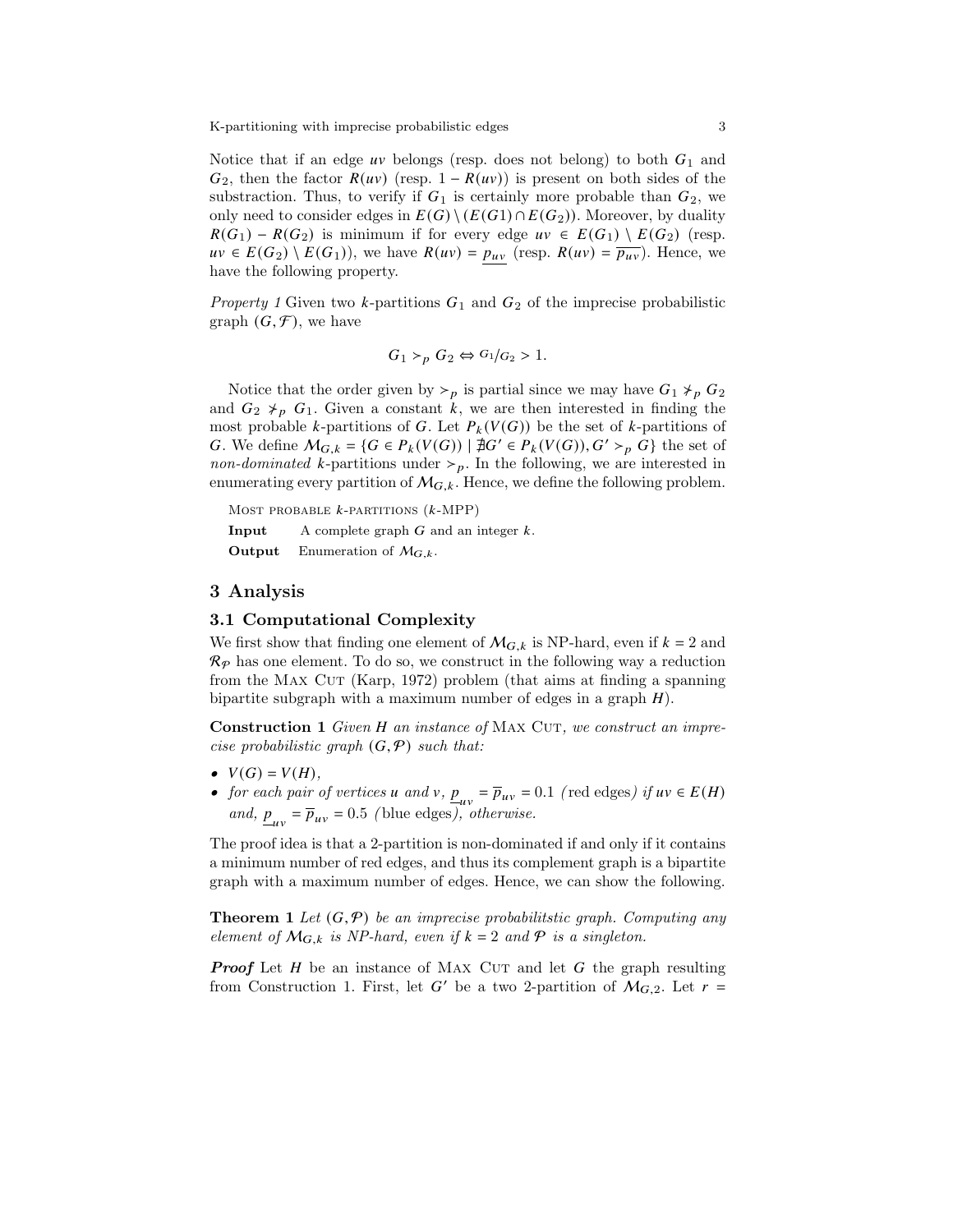$|E(H) \cap E(G')|$  be the number of red edges in G'. The probability of G', under any realisation, is equal to

$$
P(G') = 0.5^{|E(\bar{H})|} \cdot 0.1^r \cdot 0.9^{|E(H)| - r}.
$$

Thus, a 2-partition belongs to  $\mathcal{M}_{G,2}$  if and only if it contains a minimum number of red edges. Later, we now show that  $G'$  contains a 2-partition with k red edges if and only if there is a bipartite subgraph of  $H$  with  $|E(H)| - r$ edges.

- Let G' be a 2-partition of G containing k red edges. Notice that  $\bar{G}'$  is a bipartite graph and that by duality its contains a  $|E(H)| - r$  red edges. Hence, since the red edges correspond to the edges of  $H$ , the graph  $H'$ defined by  $V(H') = V(H)$  and  $E(H') = E(\bar{G}) \cap E(H)$  contains  $|E(H) - r|$ edges.
- Let  $H'$  be a bipartite subgraph of  $H$  containing  $|E(H)| r$  edges. Let  $X$ and Y be the bipartition of  $H'$ . Let  $G'$  be the 2-partition of  $G$  such that  $G' = G[X] \cup G[Y]$ . The number of red edges in  $G'$  is equal to r.

Hence, computing a non-dominated 2-partition of  $G$  is equivalent to compute an optimal solution for MAX CUT.  $\Box$ 

#### 3.2 Easy cases

In this section we present three easy cases in which some element of  $k$ -MPP can be polynomially computed in the size of graph. These easy cases appear when one value appears in every probabilistic interval of  $P$ . The first case is when  $0.5$  is contained in every probabilistic interval which implies that any  $k$ -partition is non-dominated.

**Theorem 2** Let  $(G, \mathcal{P})$  be an imprecise probabilistic graph such that  $\forall uv \in$  $E(G), 0.5 \in \mathcal{P}(uv)$ . We have  $\mathcal{M}_{G,k} = P_k(V)$ .

**Proof** Let R be the probability realisation of P such that  $R(uv) = 0.5$  for any edge uv. Notice that for any k-partition G' we have  $R(G') = 0.5^{|E(G)|}$ . Hence, there is a probabilistic realisation for which all  $k$ -partitions have the same probability and therefore, any  $k$ -partition is non-dominated.  $\Box$ 

The second case is when a value inferior to 0.5 is contained in every probabilistic interval. In that case, every  $k$ -partition that contains a minimum number of edges (i.e., is balanced) is non-dominated.

**Theorem 3** Let  $x < 0.5$  and  $(G, \mathcal{P})$  be an imprecise probabilistic graph such that  $\forall uv \in E(G), x \in \mathcal{P}(uv)$ . Let G' be a k-partition of G with connected components  $\{V_1, \ldots, V_k\}$  of respective orders  $n_1, \ldots, n_k$ . If we have

$$
\forall i, j, |n_i - n_j| \le 1
$$

then,  $G' \in M_{G,k}$ .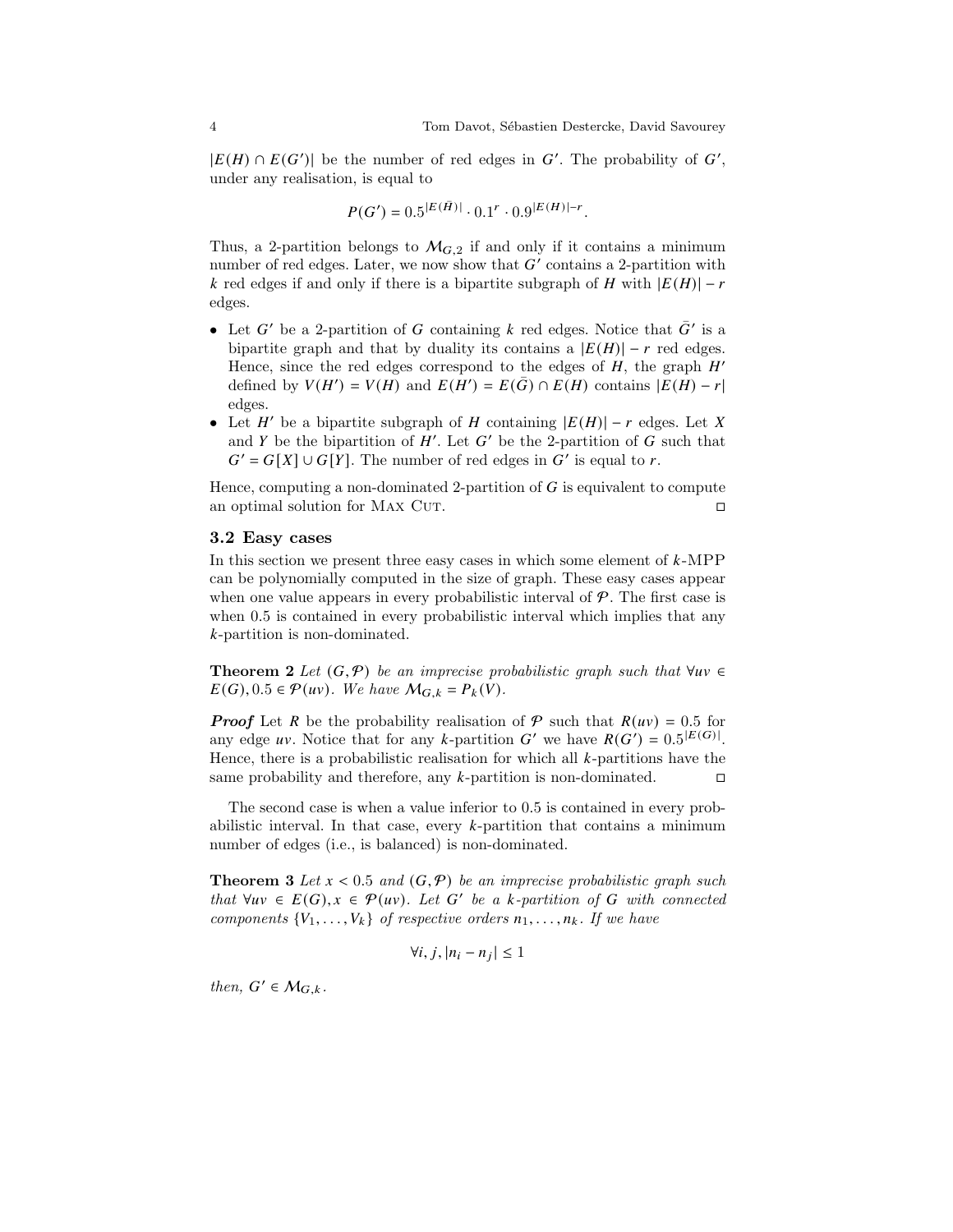**Proof** Let R be the probability realisation of P such that  $R(uv) = x$  for any edge uv. First, note that for any k-partition  $G'$  of  $G$  we have  $R(G') =$  $x^{|\cancel{E}(G')|} \cdot (1-x)^{E(G)-|E(G')|}$ . Hence, since  $x < 0.5$ , G' is more probable under R if  $|E(G')|$  is minimum. Toward a contradiction, suppose there is a k-partition  $G'$  with a minimum number of edges and such that  $G'$  has two cliques  $V_i$ and  $V_i$  such that  $|V_i| - |V_i| > 1$  (we assume without loss of generality that  $|V_i| < |V_j|$ ). Let  $v_j$  be a vertex of  $V_i$ . Let H be the k-partition obtained by replacing  $V_i$  and  $V_j$  by  $V_i \cup \{v_j\}$  and  $V_j \setminus \{v_j\}$ . We have

$$
|E(G')| - |E(H)| = |E(V_j)| - |E(V_j \setminus \{v_j\})| + |E(V_i)| - |E(V_i \cup \{v_j\})|
$$
  

$$
|E(G')| - |E(H)| = |V_j| - 1 - |V_i|
$$
  

$$
|E(G')| - |E(H)| > 1.
$$

Thus,  $G'$  is not a  $k$ -partition with a minimum number of edges.

Further, let G' be a k-partition of G with connected components  $\{V_1, \ldots, V_k\}$ of respective orders  $n_1, \ldots, n_k$  and such that  $\forall i, j, |n_i - n_j| \leq 1$ . Since G' has a minimum number of edges,  $G'$  is non-dominated under  $\tilde{R}$  and thus, it belongs  $\mathcal{M}_{G, k}$  .

Finally, the last case is when a value greater to 0.5 is contained in every probabilistic interval. In that case, every  $k$ -partition that contains a maximum number of edges (i.e., is unbalanced) is non-dominated.

**Theorem 4** Let  $x > 0.5$  and  $(G, \mathcal{P})$  be an imprecise probabilistic graph such that  $\forall uv \in E(G)$ ,  $x \in \mathcal{P}(uv)$ . Let G' be a k-partition of G with connected components  $\{V_1, \ldots, V_k\}$  such that  $\forall i < j, |V_i| \leq |V_j|$ . If we have

1.  $|V_i| = 1, \forall i < k, \text{ and}$ 2.  $|V_k| = |V(G)| - k + 1$ .

then,  $G' \in \mathcal{M}_{G,k}$ .

**Proof** Let R be the probability realisation of P such that  $R(uv) = x$  for any edge  $uv$ . First, note that for any k-partition G' of G we have  $R(G') =$  $x^{|\cancel{E}(G')|} \cdot (1-x)^{E(G)-|E(G')|}$ . Hence, since  $x < 0.5$ , G' is more probable under R if  $|E(G')|$  is maximum. A k-partition has a maximum number of edges if and only if every clique but one is constitued of one vertex, that is, if it respects (a) and (b). Let G' be such k-partition. Since G' is non-dominated under  $R$ , it belongs to  $\mathcal{M}_{G,k}$ .

## 4 Heuristic

In this section, we describe some heuristic method used to approach  $\mathcal{M}_{G,k}$  or to improve the computation time. This method relies on the use of a pattern and some associated reductions rules.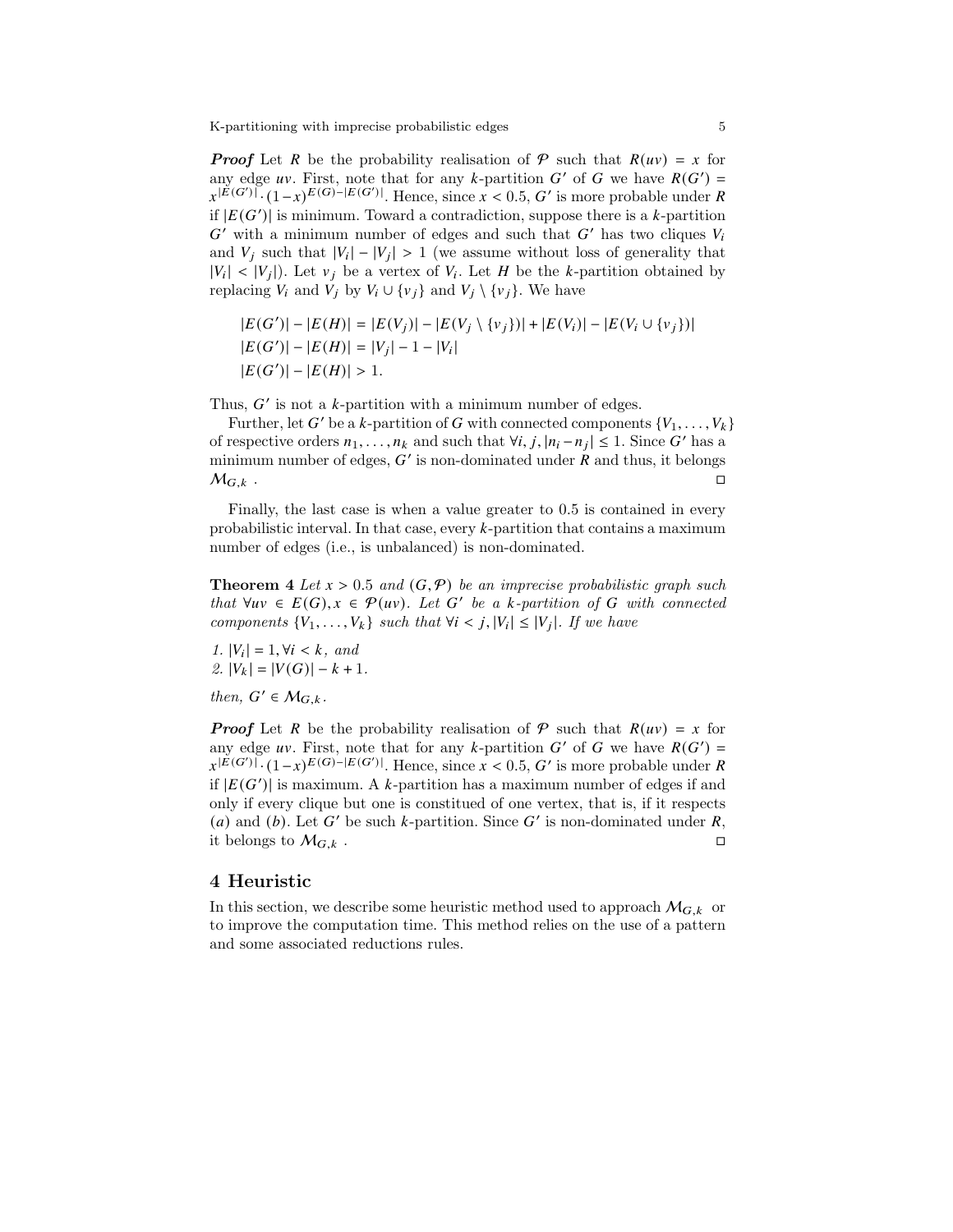#### 4.1 Pattern and Reduction Rules

Let  $(G, \mathcal{F})$  be an imprecise probabilistic graph. A pattern X of G is a subset of edges. We say that a  $k$ -partition  $G'$  respects a pattern  $X$  if  $G'$  contains every edge of X (*i.e.*  $X \subset E(G')$ ). We denote  $P_k(V(G), X)$  the set of k-partitions that respects X. Let  $M_{G,k}(X) = \{G \in P_k(V(G), X) \mid \nexists G' \in P_k(V(G), X), G' >_{p} G\}$ the set of non-dominated  $k$ -partitions respecting  $X$ . We give some reduction rules that reduce the size of G without altering the computation of  $\mathcal{M}_{G,k}(X)$ .

Let  $uv$  be an edge of  $X$  and  $x$  be any vertex. Note that for any  $k$ -partition  $G' \in P_k(V(G), X)$ , u and v are contained in the same clique and G' contains either both  $x\mu$  and  $x\nu$  or none of them. Hence,  $\mu$  and  $\nu$  are acting like a single vertex and thus, we can contract  $uv$  into a single vertex and merge  $xu$  and *xv* together. Formally, the *contraction* of  $uv$ , denoted  $f_{uv}$ , is the application which given any graph  $G$ , constructs the graph  $H$  where:

- $V(H) = (V(G) \setminus \{uv\}) \cup \{w\},\$
- $E(H) = (E(G) \setminus \{xy \mid \forall xy \in E(G), xy \cap uv \neq \emptyset\}) \cup \{xw \mid \forall x \in V(G) \setminus \{uv\}\}.$

The contraction rule uses  $f_{uv}$  and adapts the imprecise probability set and the pattern so that the sets of non-dominated  $k$ -partitions respecting the pattern are equivalent in the original graph and the newly created graph.

#### Rule 1 (Contraction rule)

Let  $(G, \mathcal{F})$  be an imprecise probabilistic graph and let  $X = (C, A)$  be a pattern. Let uv be an edge of  $C$ . We reduce  $G$  to the following imprecise probabilistic graph  $(H, \mathcal{G})$ .

- $H = f_{uv}(G)$ ,
- for any edge xy of  $E(G)$  such that  $xy \cap uv = \emptyset$ , we set  $G(xy) = \mathcal{F}(xy)$ , and
- for any vertex  $x \notin uv$  of  $V(G)$ , we set

$$
\mathcal{G}(xw) = \left[\frac{\underline{p}_{xu} \cdot \underline{p}_{xv}}{\underline{p}_{xu} \cdot \underline{p}_{xv} + (1 - \underline{p}_{xu}) \cdot (1 - \underline{p}_{xv})}, \frac{\overline{p}_{xu} \cdot \overline{p}_{xv}}{\overline{p}_{xu} \cdot \overline{p}_{xv} + (1 - \overline{p}_{xu}) \cdot (1 - \overline{p}_{xv})}\right].
$$

This corresponds to compute bounds over the conditional probability  $P(xu \wedge$  $xv(xu \wedge xv) \vee (\neg xu \wedge \neg xv)$ . We construct a new pattern X' for H as follows.

• Let  $T_X = \{xy \mid xy \in X, xy \cap uv \neq \emptyset\}$  and  $R_X = \{xw \mid \exists xy \in X, y \in uv\}$ . We  $set X' = (X \setminus T_X) \cup R_X.$ 

An example of the application of Rule 1 is depicted in Figure 1. The two next properties show that Rule 1 is safe, that is, the computation of  $\mathcal{M}_{G,k}(X)$  is equivalent to the computation of  $\mathcal{M}_{H,k}(Y)$ .

Property 2  $f_{uv}$  is a bijection from  $P_k(V(G), X)$  to  $P_k(V(H), Y)$ .

**Proof** First, we show that for any  $G' \in P_k(V(G), X)$ , we have  $f_{uv}(G') \in$  $P_k(V(H), Y)$ . Let  $H' = f_{uv}(G')$ . Let  $V_{uv}$  be the clique containing uv (which exists since  $uv \in C$ ). Since contracting an edge in a clique leads to another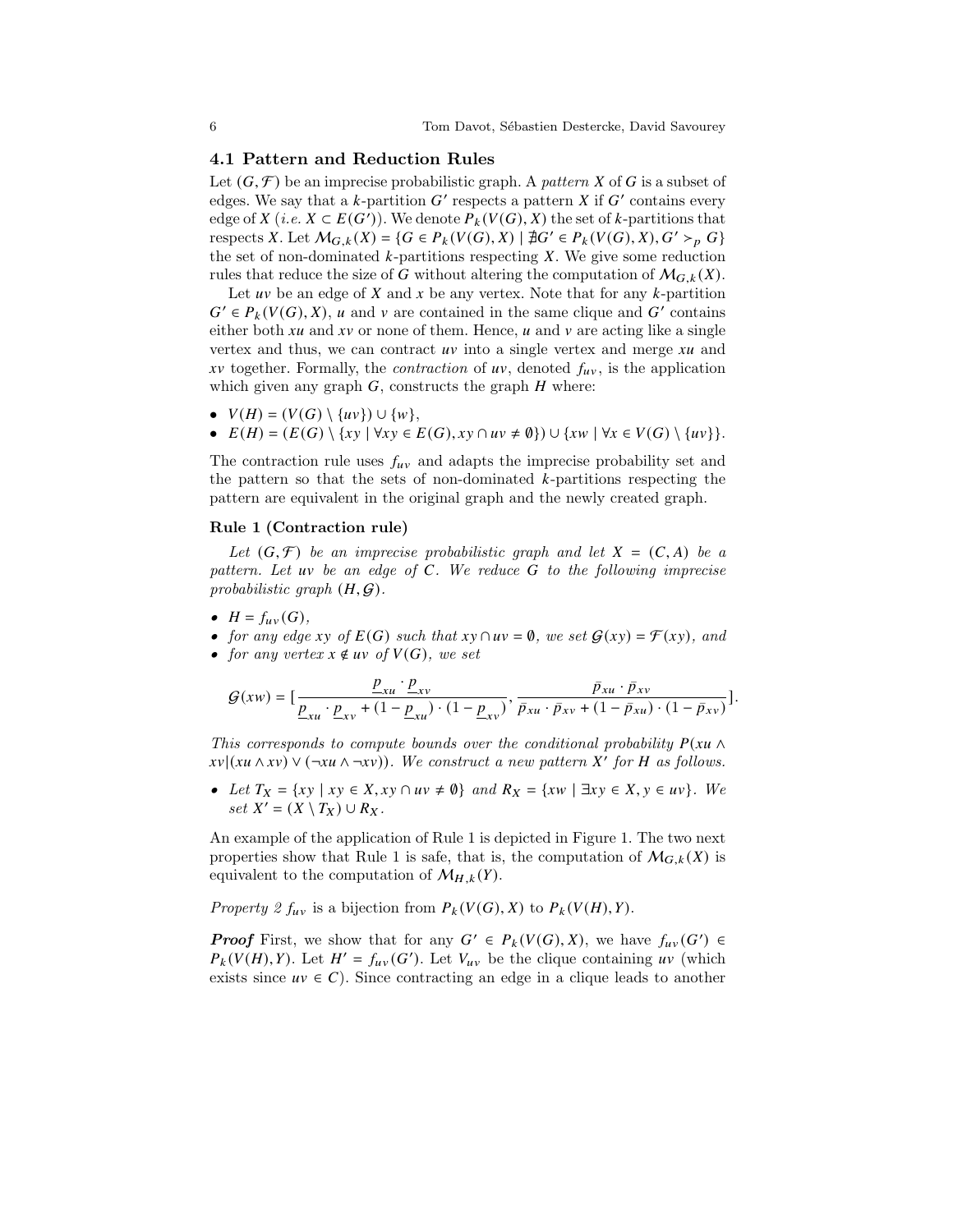

**Fig. 1** Example of an application of Rule 1 on the edge  $uv$  in an imprecise probabilistic graph with a motif  $X$  (blue edges).

clique,  $f_{uv}(V_{uv})$  is a clique. Moreover, since any other connected component remains unchanged by  $f_{uv}(G')$ , H' is a k-partition of H. For any edge xw in  $R_c$  (resp.  $R_A$ ), since  $xu$  or  $xv$  belongs (resp. does not belong) to C (resp. A) then the vertex x belongs (resp. does not belong) to  $V_{uv}$  and thus, the edge xu belongs (resp. does not belong) to  $E(H')$ . Moreover, since  $C' \setminus R_c \subseteq C$ (resp.  $A' \setminus R_A \subseteq A$ ), any edge  $e \in C' \setminus R_c$  (resp.  $e \in A' \setminus R_A$ ) belongs (resp. does not belong) to G' and since e is not altered by  $f_{uv}$ , we have  $e \in E(H')$ (resp.  $e \notin E(H')$ ). Hence,  $C' \subseteq E(H')$  and  $A' \cap E(H') = \emptyset$ , that is, H' is a  $k$ -partition that respects  $Y$ .

Further, we show that  $f_{\mu\nu}$  is surjective. Let H' be any k-partition of  $P_k(V(H), X')$ . Let  $V_w$  be the clique containing w. Since splitting a vertex in two in a clique leads to another clique, then  $f_{uv}^{-1}(V_w)$  is also a clique. Moreover, since any other connected component remains unchanged by  $f_{uv}^{-1}$ , then  $G' = f_{uv}^{-1}(H')$  is a k-partition of  $(G, \mathcal{F})$  that contains uv. For any vertex  $y \in uv$  and for any edge  $xy$ , in  $T_c \setminus \{uv\}$  (resp.  $T_A$ ), since  $xw \in C'$  (resp.  $xw \in A'$ ) then the vertex x belongs (resp. does not belong) to  $f_{uv}^{-1}(V_w)$  and thus  $xy \in E(G')$  (resp.  $xy \notin E(G')$ ). Moreover, since  $C \setminus T_c \subseteq C'$  (resp.  $A \setminus T_A \subseteq A'$ , any edge  $e \in C \setminus T_c$  (resp.  $e \in A \setminus T_A$ ) belongs to (resp. does not belong to)  $E(H')$  and since e is not altered by  $f^{-1}$ , we have  $e \in E(G')$  (resp.  $e \notin E(G')$ ). Hence,  $C \subseteq E(G')$  and  $A \cap E(G') = \emptyset$ , that is, G' is a k-partition that respects  $X$ .

Finally, we show that  $f_{uv}$  is injective. Let  $G_1$  and  $G_2$  be two k-partitions of  $P_k(V(G), X)$ . Let xy be an edge such that  $xy \in E(G_1)$  and  $xy \notin E(G_2)$ . If  $xy \cap uv = \emptyset$ , then  $xy$  is not altered by  $f_{uv}$  and thus,  $xy \in E(f_{uv}(G_1))$  and  $xy \notin E(f_{uv}(G_2))$ . Otherwise, without loss of generality, suppose that  $x \notin uv$ . Since  $uv \in C$ ,  $u, v$  and  $x$  belong to the same clique in  $G_1$  and there is a clique in  $f(G_1)$  that contains x and w. Moreover,  $u, v$  are not in the same clique as x in  $G_2$ , and thus, w is not in the same clique as x in  $f(G_2)$ . Hence, we have  $f(G_1) \neq f(G_2).$ 

Property 3 Given two k-partitions  $G_1$  and  $G_2$  in  $P_k(V(G), X)$  we have

$$
G_1 >_p G_2 \Leftrightarrow f_{uv}(G_1) >_g f_{uv}(G_2).
$$

**Proof** Let  $X = (C, A)$  be a pattern of  $(G, \mathcal{F})$  and let  $G_1$  and  $G_2$  be two kpartitions in  $P_k(V(G), X)$ . Let  $V^1_{uv}$  and  $V^2_{uv}$  be the cliques containing  $uv$  in  $G_1$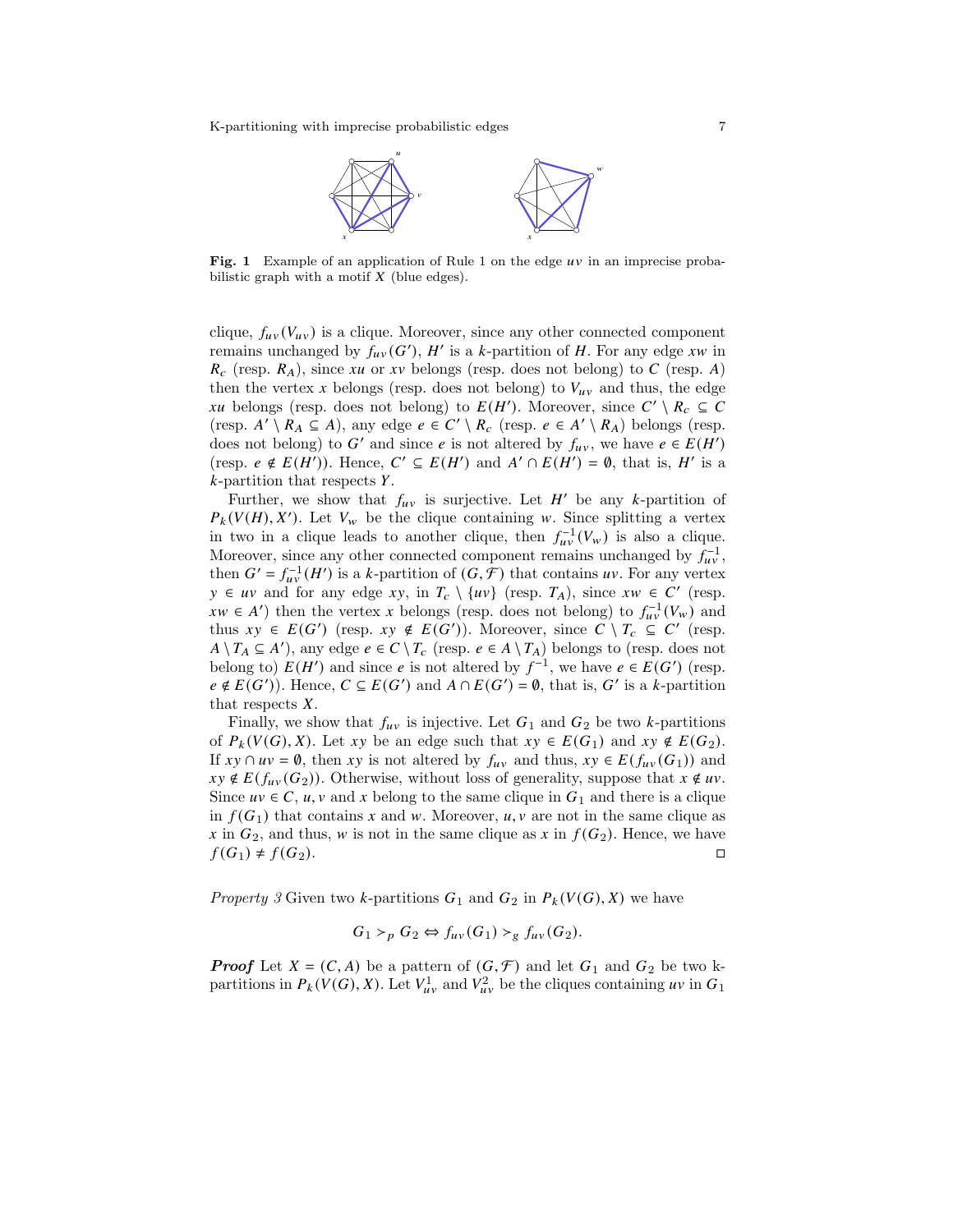and  $G_2$ , respectively (which exist since  $uv \in C$ ). If  $V_{uv}^1 = V_{uv}^2$  then,  $V_{uv}^1 / V_{uv}^2 = 1$ . Since any edge that does not belong to  $V_{uv}^1$  or  $V_{uv}^2$  are not altered by  $f_{uv}$ , we have  $G_1/G_2 = f_{uv}(G_1)/f_{uv}(G_2)$ . Thus,  $G_1 >_p G_2 \Leftrightarrow f_{uv}(G_1) >_p f_{uv}(G_2)$ .

Now, suppose that  $V_{uv}^1 \neq V_{uv}^2$ . For any edge xw such that  $xw \in f_{uv}(V_{uv}^1)$ and  $xw \notin f_{uv}(V_{uv}^2)$ , we have  $\{xu, xv\} \subseteq E(G_1)$  and  $\{xu, xv\} \cap E(G_2) = \emptyset$ . We have

$$
\frac{\underline{g}_{xw}}{1 - \underline{g}_{xw}} = \frac{\frac{\underline{p}_{xu} \cdot \underline{p}_{xv}}{1 - \underline{p}_{xu} \cdot (1 - \underline{p}_{xu}) \cdot (1 - \underline{p}_{xv})}}{1 - \frac{\underline{p}_{xu} \cdot \underline{p}_{xv}}{1 - \underline{p}_{xv} \cdot (1 - \underline{p}_{xv}) \cdot (1 - \underline{p}_{xv})}} = \frac{\underline{p}_{xu} \cdot \underline{p}_{xv}}{(1 - \underline{p}_{xv}) \cdot (1 - \underline{p}_{xv})}.
$$

Samewise, for any edge xw such that  $xw \notin f_{uv}(V_{uv}^1)$  and  $xw \in f_{uv}(V_{uv}^2)$ , we have  $\{xu, xv\} \cap E(G_1) = \emptyset$  and  $\{xu, xv\} \subseteq E(G_2)$ . We have

$$
\frac{1 - \bar{g}_{xw}}{\bar{g}_{xw}} = \frac{1 - \frac{\bar{p}_{xv} \cdot \bar{p}_{xu}}{\bar{p}_{xv} + (1 - \bar{p}_{xu}) \cdot (1 - \bar{p}_{xv})}}{\frac{\bar{p}_{xu} \cdot \bar{p}_{xv}}{\bar{p}_{xu} \cdot \bar{p}_{xv} + (1 - \bar{p}_{xu}) \cdot (1 - \bar{p}_{xv})}} = \frac{(1 - \bar{p}_{xu}) \cdot (1 - \bar{p}_{xv})}{\bar{p}_{xu} \cdot \bar{p}_{xv}}.
$$

Hence, since any other edge in  $V_{uv}^1$  or  $V_{uv}^2$  is not altered by  $f_{uv}$ , we have  $f_{uv}(G_1)/f_{uv}(G_2) = G_1/G_2$ . Hence,  $G_1 >_p G_2 \Leftrightarrow f_{uv}(G_1) >_p f_{uv}(G_2)$ .

# 4.2 Algorithm Description

Our method to approach  $M_{G,k}$  is described by Algorithm 1. The basic idea is to reduce the size of the graph by computing a pattern  $X$  and applying the reduction rules described above. Once the size of the reduced graph is small enough, it seems possible to enumerate every  $k$ -partitions and thus compute  $\mathcal{M}_{G,k}(X)$  in a relatively small amount of time. The difficulty of this method is to find a pattern  $X$  such that  $|\mathcal{M}_{G,k}(X)\Delta \mathcal{M}_{G,k}|$  is minimum. In the next section, we take the pattern  $X_i = \{uv \mid \underline{p}_{uv} \ge 0.9\}.$ 

#### Algorithm 1: Heuristic method

**Data:** An imprecise probabilistic graph  $(G, \mathcal{F})$  and two integers t and k. **Result:** A set of  $k$ -partitions for  $G$ . 1 for<br>all  $i\leq t$  do 2 Compute a feasible pattern  $X_i$  for  $(G, \mathcal{F})$ ; **3** Apply the contraction rule until  $X_i$  is empty; <sup>4</sup> end  $5 \, X \leftarrow \bigcup_{i \leq k} X_i;$ 6 Enumerate every possible k-partitions of G to compute  $M \leftarrow M_{G,k}(X);$  $7$  return  $M$ ;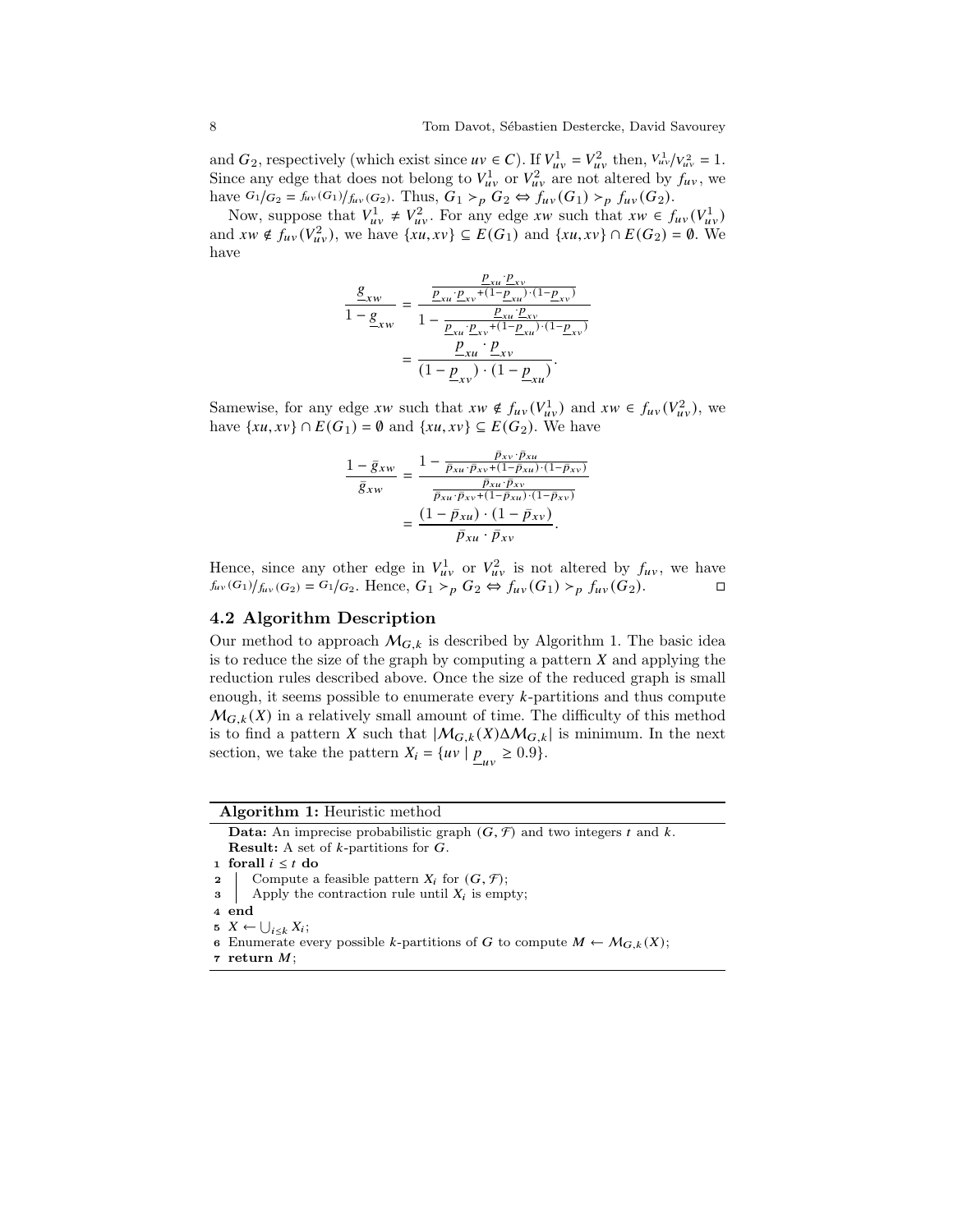## 5 Numerical Experiments

In the following, we provide some tests for the special case where  $k = 2$ .

#### 5.1 Dataset

For our tests, we use two types of dataset, one using some real data and one using some generated instances.

Real dataset: we use the dataset used by Arinik et al. (2017) that contains vote information for French and Italian members of the european parlement. Each member is represented by a vertex in the graph. To generate the imprecise probability sets, we use the following formula. Let  $\mu$  and  $\nu$  be two members. Let  $k$  be the number of sessions in which both  $u$  and  $v$  participated and let  $t$  be the number of sessions in which  $u$  and  $v$  voted the same. We set  $P(uv) = \left[\frac{t}{k+s}, \frac{t+s}{k+s}\right]$  where *s* is a parameter settling the speed at which the intervals converge to a precise value. In the following, we set  $s = 5$ . Since the generated graph contains 870 vertices, it is not possible to compute exactly the set of non-dominated 2-partitions, we create twenty subinstances by randomly drawing 15 vertices of the original graph.

Randomly Generated Instances: we proceed as follows. First, we define k groups of vertices with a given size and an application  $f: \{1, \ldots, k\}^2 \mapsto$  $[0, 1]^4$  which associate to each pair of integers  $\{i, j\}$  a tuple  $\{\underline{m}_{i,j}, \overline{m}_{i,j}, \underline{\ell}_{i,j}, \overline{\ell}_{i,j}\}$ . Then for each pair of vertices  $u$  and  $v$  such that  $u$  belongs to the group  $\tilde{i}$  and  $\nu$  belongs to the group  $j$  (*i* can be equal to  $j$ ), we draw two real numbers  $m \in [\underline{m}_{i,j}, \overline{m}_i, j]$  and  $\ell \in [\underline{\ell}_{i,j}, \overline{\ell}_{i,j}]$ . Finally, we introduce the edge uv with the imprecise probabilistic interval  $\mathcal{F}(uv) = [max(0, m - \ell), min(1, m + \ell)].$ 

We test two differents groups configurations.

- Configuration A. The graph contains two groups of 7 vertices, and we set  $f(1, 1) = f(2, 2) = \{0.9, 0.95, 0, 0.3\}$  and  $f(1, 2) = \{0.1, 0.2, 0, 0.3\}.$
- Configuration B. The graph contains three groups of 6 vertices, and we set  $f(1, 1) = f(2, 2) = f(3, 3) = \{0.9, 0.95, 0, 0.1\}$  and  $f(1, 2) = \{0.1, 0.2, 0, 0.1\}$ . For the values of  $f(1,3)$  and  $f(2,3)$ , we test three differents variations.
	- $-$  B1:  $f(1, 3) = f(2, 3) = \{0.45, 0.55, 0, 0.1\},\$
	- $-$  B2:  $f(1, 3) = f(2, 3) = \{0.45, 0.55, 0.2, 0.0.35\},\$
	- $-$  B3:  $f(1,3) = f(2,3) = \{0.45, 0.55, 0.3, 0.7\}.$

For each configuration and each variation, we generate twenty instances.

#### 5.2 Results

The tests were run on a personal laptop with 16Go of RAM and with an Intel Core 7 processor 2.5GHz. Results are displayed in Table 1. In our tests, we compare two exacts algorithms with our heuristic with two different values of  $t$ . The "brute" version enumerate every 2-partitions to construct the solution set S. For each enumerated 2-partition  $G'$ , if  $G'$  is not dominated by another 2-partition of  $S$ , then  $G'$  is added to  $S$  and every 2-partition of  $S$  that is dominated by  $G'$  is removed from  $S$ . The "init" version does the same thing but  $S$  is initialized by a set of 2-partitions. To initialize  $S$ , we take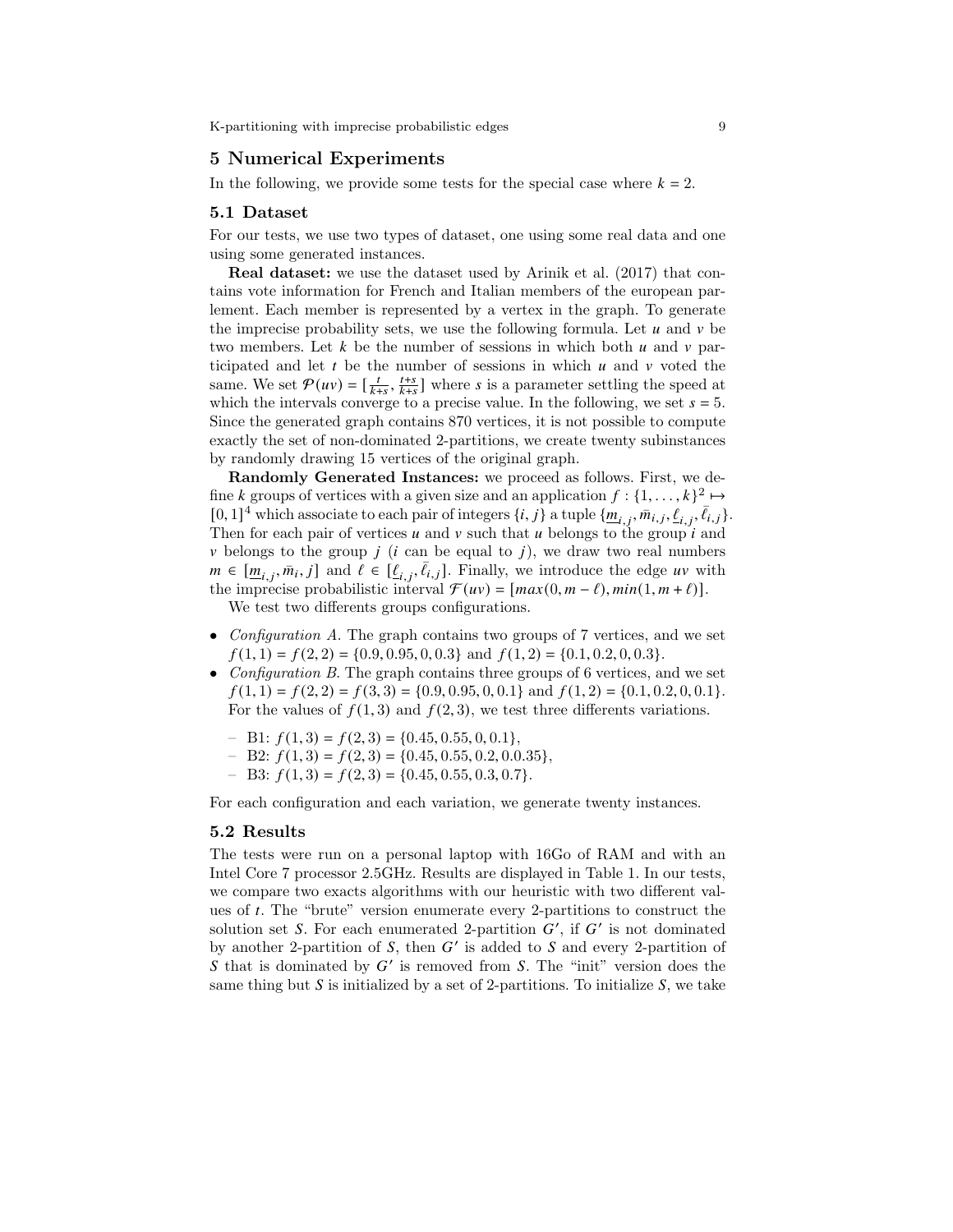the value returned by Algorithm 1 with  $t = 1$ . The idea behind the "init" version is that initializing  $S$  with a set of possibly non-dominated solutions can reduce computational time (similar ideas can be found in Nakharutai et al. (2019)).For every configuration, the results correspond to the average of the twenty instances.

Table 1 Results on real and generated data for the 2-MPP problem. The columns "Brute" and "Init" correspond to exact algorithms. The columns " $t=1$ " and " $t=2$ " correspond to Algorihm 1 with two different values of  $t$ . "Sol" is the size of the enumerated 2-partitions, " $n$ " is the size of the graph after the application of the reduction rules. "ER1" is the percentage of enumerated 2-partitions that do not belong to  $M_{G,k}$ . "ER2" is the percentage of 2-partitions that belong to  $M_{G,k}$  and that are not enumerated. Time is given in seconds.

We can see for the generated instances every 2-partition enumerated by the heuristic belongs to the exact solution. However, the number of 2-partitions returned by the heuristic can be relatively small compared to the size of  $M_{G,k}$ . For example, for the B3 configuration, 97% of  $M_{G, k}$  is not enumerated by the heuristic. Nevertheless, the results of 1 help to drastically reduce the computation time of the exact algorithm. For instances from real data, the results are more mixed: almost all of  $\mathcal{M}_{G,k}$  is not enumerated by the heuristic and at least 30% of the 2-partitions returned by the heuristic does not belong to  $M_{G,k}$ . Moreover, since the results of the heuristic are not good enough, the computation time is not significantly reduced for the "init" version. We can explain this bad performance by the fact that drawing randomly 15 vertices in a real instance can lead to a subinstance that is not really representative since the 15 vertices can belong to the same group.

# 6 Conclusion

In this paper, we adressed the problem of the most probable  $k$ -partition with imprecise probabilistic edges. After some theoritical results, we developed a heuristic to tackle this problem. We show that this heuristic can have good results in practice but becomes less performant if the probability intervals are to large. A natural perspective of our work can be to find another way to compute some  $k$ -partitions to make the initialisation for the exact version, since we show that it can significantly reduce the computation time. It can be interesting to find another method since our heuristic can not perform well for some instances.